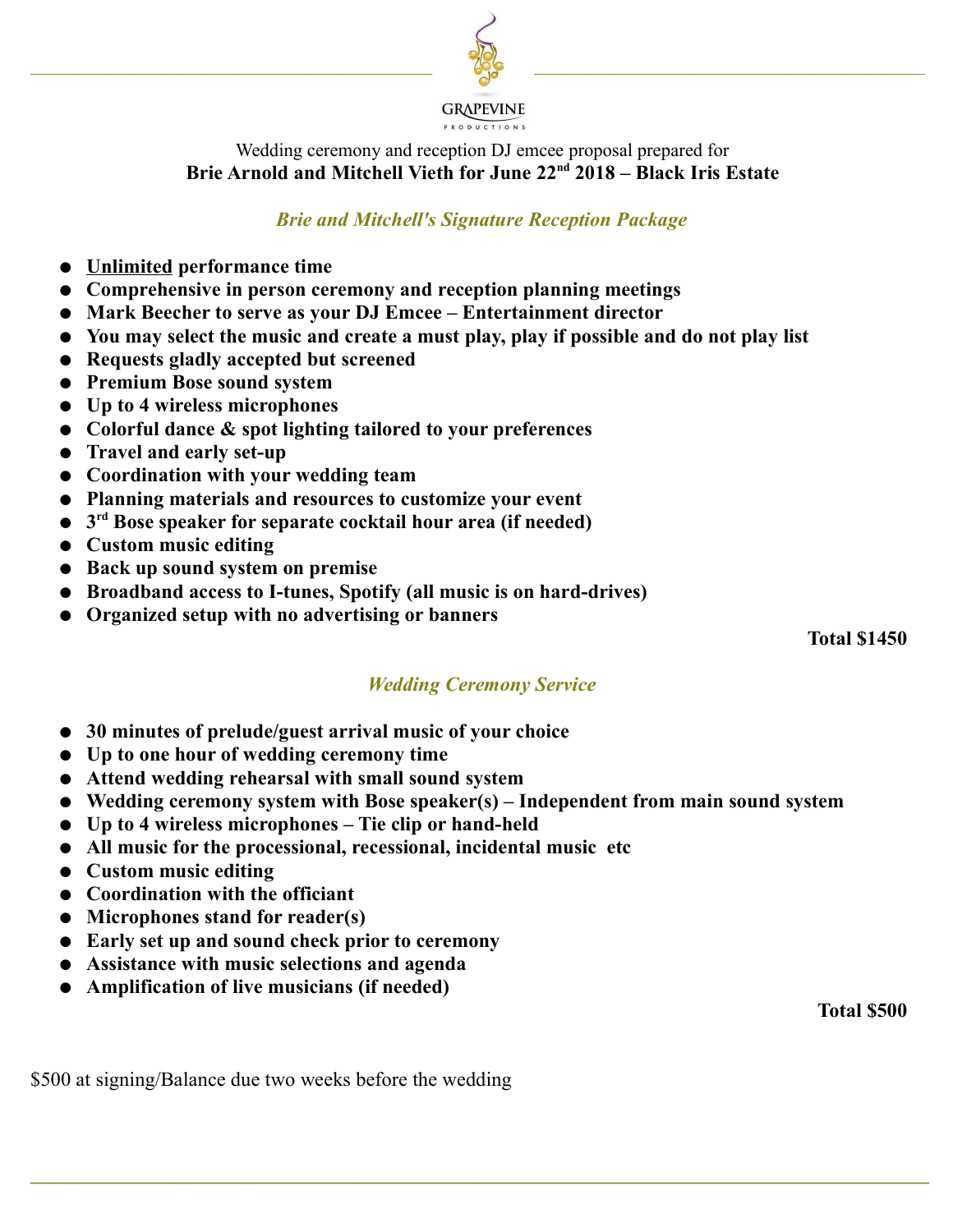

**GRAPEVINE**<br>Wedding reception planner for

# Brie Arnold and Mitchell Vieth

| Wedding Date June 22nd 2018 Ceremony end time_____Guest arrival time_____DJ Start time_______ End Time                                                                                                                               |                                                         |  |
|--------------------------------------------------------------------------------------------------------------------------------------------------------------------------------------------------------------------------------------|---------------------------------------------------------|--|
| Bride Name Brie Arnold Groom Name Mitchell Vieth                                                                                                                                                                                     |                                                         |  |
|                                                                                                                                                                                                                                      |                                                         |  |
| E-mail addresses <b>with a control of the control of the control of the control of the control of the control of the control of the control of the control of the control of the control of the control of the control of the co</b> |                                                         |  |
|                                                                                                                                                                                                                                      |                                                         |  |
| Name and ADDRESS OF VENUE Black Iris Estate 5801 E 116th St, Carmel FLOOR# 1st                                                                                                                                                       |                                                         |  |
|                                                                                                                                                                                                                                      |                                                         |  |
| In the following section, please select or delete specific ceremonies you'd like the DJ to orchestrate.                                                                                                                              |                                                         |  |
|                                                                                                                                                                                                                                      |                                                         |  |
| <u> 1989 - Johann Harry Harry Harry Harry Harry Harry Harry Harry Harry Harry Harry Harry Harry Harry Harry Harry</u>                                                                                                                |                                                         |  |
|                                                                                                                                                                                                                                      |                                                         |  |
|                                                                                                                                                                                                                                      |                                                         |  |
| □ YES □ NO Toasts Champagne poured for all guests? □ YES □ NO Head table only □                                                                                                                                                      |                                                         |  |
|                                                                                                                                                                                                                                      |                                                         |  |
|                                                                                                                                                                                                                                      |                                                         |  |
| $\Box$ YES $\Box$ NO <b>Bouquet Toss</b> Song                                                                                                                                                                                        | <u> 1980 - Johann Barnett, fransk politik (f. 1980)</u> |  |
| □ YES □ NO Garter Toss Song                                                                                                                                                                                                          |                                                         |  |
| <b>Ceremonial Dances</b><br>Please list Song Title & Artist                                                                                                                                                                          |                                                         |  |
|                                                                                                                                                                                                                                      |                                                         |  |
|                                                                                                                                                                                                                                      |                                                         |  |
|                                                                                                                                                                                                                                      |                                                         |  |
|                                                                                                                                                                                                                                      |                                                         |  |
|                                                                                                                                                                                                                                      |                                                         |  |
|                                                                                                                                                                                                                                      |                                                         |  |
| $\Box$ YES $\Box$ NO Last Dance:                                                                                                                                                                                                     |                                                         |  |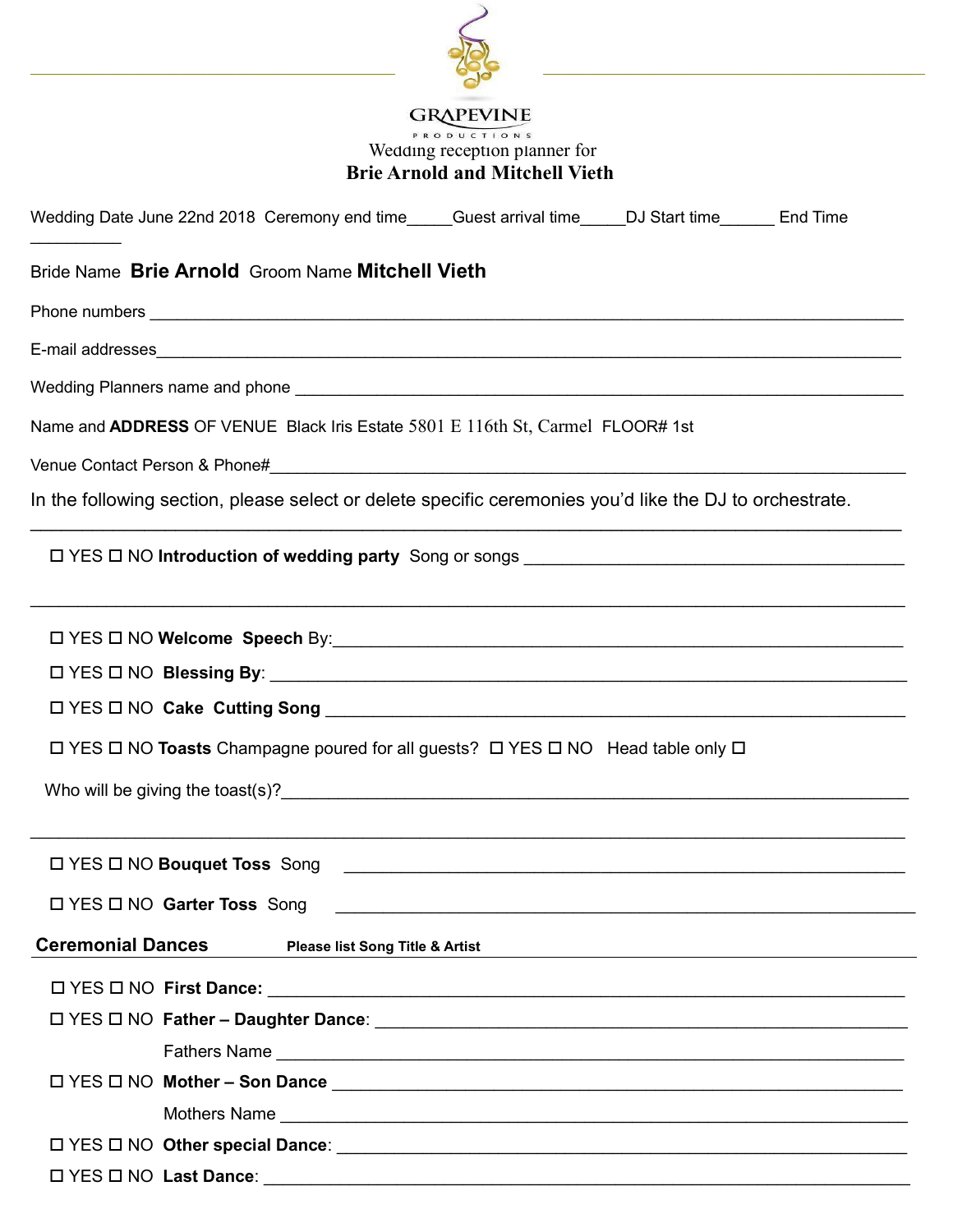# Grapevine Productions DJs & Entertainment

615 Bristle Lake Circle - Brownsburg, Indiana 46112 Phone (317) 852-3353 Google 260-547-2732 www.grapevinedj.com

#### Reception Planner Page 2

|                                                                                                    |                                                                                                |  | Preferred attire for Disc Jockey $\Box$ Formal (Tuxedo) $\Box$ Semi-Formal (Suit and Tie) $\Box$ Casual                                     |  |
|----------------------------------------------------------------------------------------------------|------------------------------------------------------------------------------------------------|--|---------------------------------------------------------------------------------------------------------------------------------------------|--|
| This event is taking place $\Box$ Indoor $\Box$ Outdoors $\Box$ Tent $\Box$ Stairs $\Box$ Elevator |                                                                                                |  |                                                                                                                                             |  |
|                                                                                                    |                                                                                                |  | Buffet □ Sit Down □ Hor'dourves □ Alcohol □ Will the bar be closed during dinner? (circle) Yes No                                           |  |
|                                                                                                    |                                                                                                |  | Time guests will arrive ____________________Time Bride and Groom will arrive _____________                                                  |  |
| Approximate number of guests ______________ Number of kids under 12 ________                       |                                                                                                |  |                                                                                                                                             |  |
|                                                                                                    |                                                                                                |  | Time dinner will be served? Dance lighting wanted $\Box$ YES $\Box$ NO $\Box$ Will discuss with DJ                                          |  |
|                                                                                                    |                                                                                                |  |                                                                                                                                             |  |
|                                                                                                    |                                                                                                |  |                                                                                                                                             |  |
|                                                                                                    |                                                                                                |  | Music Format Please indicate the type of music you would like during the cocktail and dinner hours with a<br>C (Cocktail) and/or D (Dinner) |  |
|                                                                                                    |                                                                                                |  | Big Band/Jazz __Instrumental Piano & Guitar__Lite Rock __Adult Contemporary (Buble, Mraz, Adele, Jack Johnson)                              |  |
|                                                                                                    |                                                                                                |  | _Grapevine's Choice (Variety) __Rat Pack / "Sinatra style" Other:___________________________________                                        |  |
|                                                                                                    |                                                                                                |  |                                                                                                                                             |  |
|                                                                                                    |                                                                                                |  | Please check the types of dance music you believe your guests would enjoy throughout the event.                                             |  |
| $\Box$ Current Top 40<br>$\square$ 2000's                                                          | $\square$ Indie<br>$\square$ Disco                                                             |  | $\Box$ Latin (specify) $\Box$ Polkas $\Box$ Waltz                                                                                           |  |
|                                                                                                    |                                                                                                |  | □ Bachata □ Tango □ Cha-Cha □ Samba<br>□ Rock + Roll 80's / 90's □ Big Band / Ballroom □ Meringue □ Salsa □ Other                           |  |
| $\Box$ Classic Rock (70's)                                                                         | $\square$ Blues                                                                                |  | □ Other ethnic dances (specify)<br>□                                                                                                        |  |
| $\square$ Oldies (50's 60's)                                                                       | $\Box$ Rhythm and Blues / Funk                                                                 |  |                                                                                                                                             |  |
| $\Box$ Motown                                                                                      | $\Box$ Country $\Box$ Limited Country                                                          |  | Would you like us to take requests? YES □ NO □                                                                                              |  |
|                                                                                                    |                                                                                                |  | Percentage of requests to play ____%                                                                                                        |  |
| $\Box$ Hip Hop                                                                                     | $\Box$ Reggae                                                                                  |  |                                                                                                                                             |  |
| $\square$ NONE                                                                                     | □ Electric Slide □ Conga/Train line                                                            |  |                                                                                                                                             |  |
| $\square$ Wobble                                                                                   | $\Box$ Block of Cheese (5 minute medley of all novelty songs)                                  |  |                                                                                                                                             |  |
| □ Cha Cha Slide                                                                                    | <b>Level of interaction</b>                                                                    |  |                                                                                                                                             |  |
| $\Box$ Cupid Shuffle                                                                               | $\Box$ We want a VERY fun interactive DJ = Ice breakers, games, props, guest interaction       |  |                                                                                                                                             |  |
| $\square$ Macarena                                                                                 | $\Box$ We want a <b>somewhat</b> interactive DJ = Maybe 1 ice-breaker, takes requests          |  |                                                                                                                                             |  |
| □ Chicken Dance                                                                                    | $\Box$ We want a fun but <b>reserved</b> $Dj = No$ games but make sure guests enjoy themselves |  |                                                                                                                                             |  |
| □ YMCA                                                                                             |                                                                                                |  |                                                                                                                                             |  |
| □ El Payaso de Rodeo                                                                               |                                                                                                |  |                                                                                                                                             |  |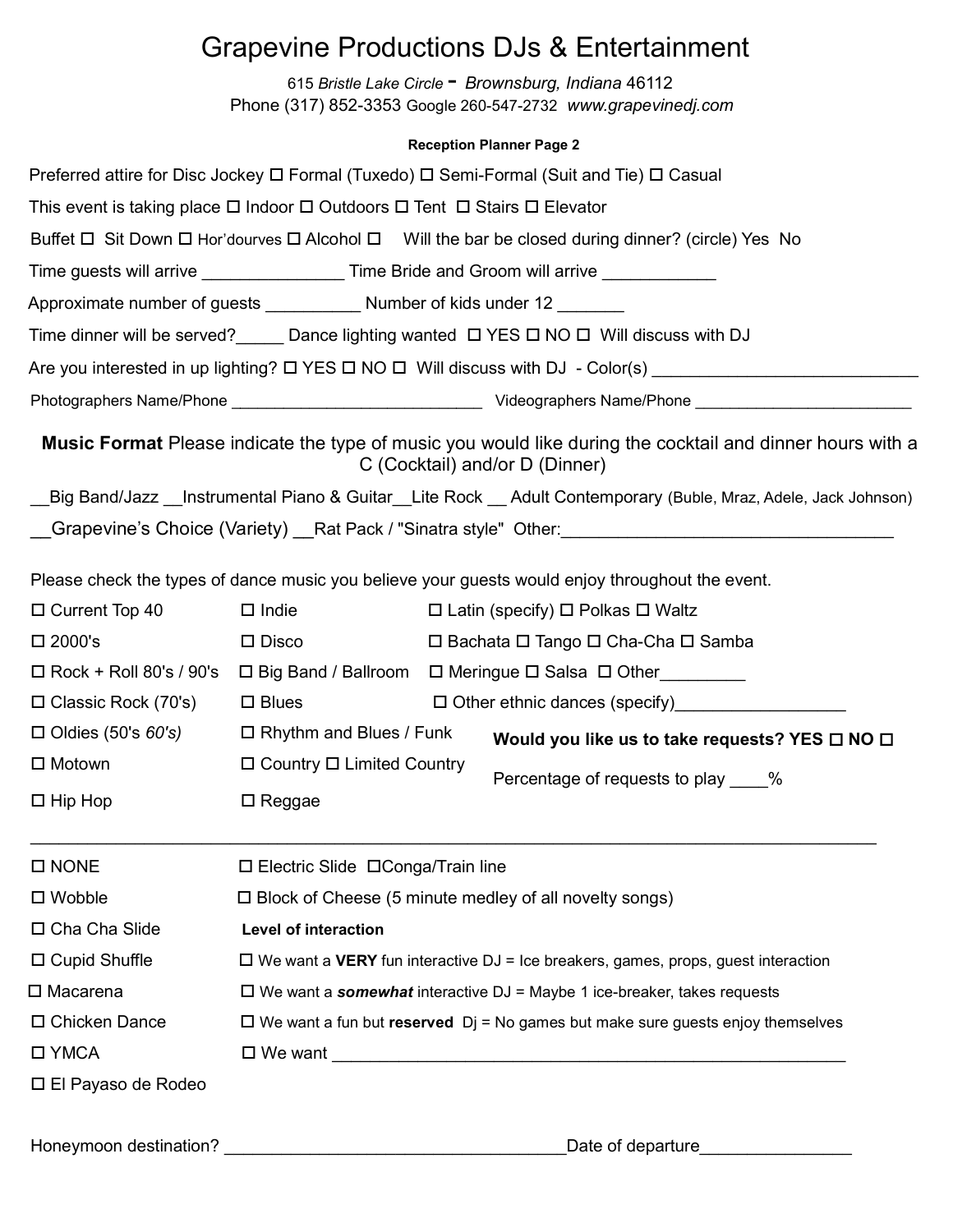# Grapevine Productions DJs & Entertainment

615 Bristle Lake Circle - Brownsburg, Indiana 46112 Phone (317) 852-3353 Google 260-547-2732 www.grapevinedj.com

Planning page 3.

PLEASE PRINT CLEARLY AND FO-NET-TICK-LEE (Spelling does not matter)

| Parents of the Bride:            |
|----------------------------------|
| <b>Continue Parents:</b>         |
| Parents of the Groom:            |
| <b>Continue Parents:</b>         |
|                                  |
| Usher(s):                        |
| Bridesmaid & Groomsman (1):      |
| Bridesmaid & Groomsman (2):      |
| Bridesmaid & Groomsman (3):      |
| Bridesmaid & Groomsman (4):      |
| Bridesmaid & Groomsman (5):      |
| Bridesmaid & Groomsman (6):      |
| Bridesmaid & Groomsman (7):      |
| Bridesmaid & Groomsman (8):      |
| Bridesmaid & Groomsman (9):      |
| Bridesmaid & Groomsman (10):     |
| Maid/Matron of Honor & Best Man: |
| Flower Girl(s) & Ring bearer(s): |
|                                  |

Bride & Groom:

How would you like to be introduced? (1) Mr. and Mrs. Jack and Jill Jones (2) Mr. and Mrs. Jack Jones (3) Jack and Jill Jones (4) Jill and Jack 5.(other) \_\_\_

\_\_\_\_\_\_\_\_\_\_\_\_\_\_\_\_\_\_\_\_\_\_\_\_\_\_\_\_\_\_\_\_\_\_\_\_\_\_\_\_\_\_\_\_\_\_\_\_\_\_\_\_\_\_\_\_\_\_\_\_\_\_\_\_\_\_\_\_\_\_\_\_\_\_\_\_\_\_\_\_\_

 $\mathcal{L}_\mathcal{L} = \{ \mathcal{L}_\mathcal{L} = \{ \mathcal{L}_\mathcal{L} = \{ \mathcal{L}_\mathcal{L} = \{ \mathcal{L}_\mathcal{L} = \{ \mathcal{L}_\mathcal{L} = \{ \mathcal{L}_\mathcal{L} = \{ \mathcal{L}_\mathcal{L} = \{ \mathcal{L}_\mathcal{L} = \{ \mathcal{L}_\mathcal{L} = \{ \mathcal{L}_\mathcal{L} = \{ \mathcal{L}_\mathcal{L} = \{ \mathcal{L}_\mathcal{L} = \{ \mathcal{L}_\mathcal{L} = \{ \mathcal{L}_\mathcal{$ 

Introduction Song(s)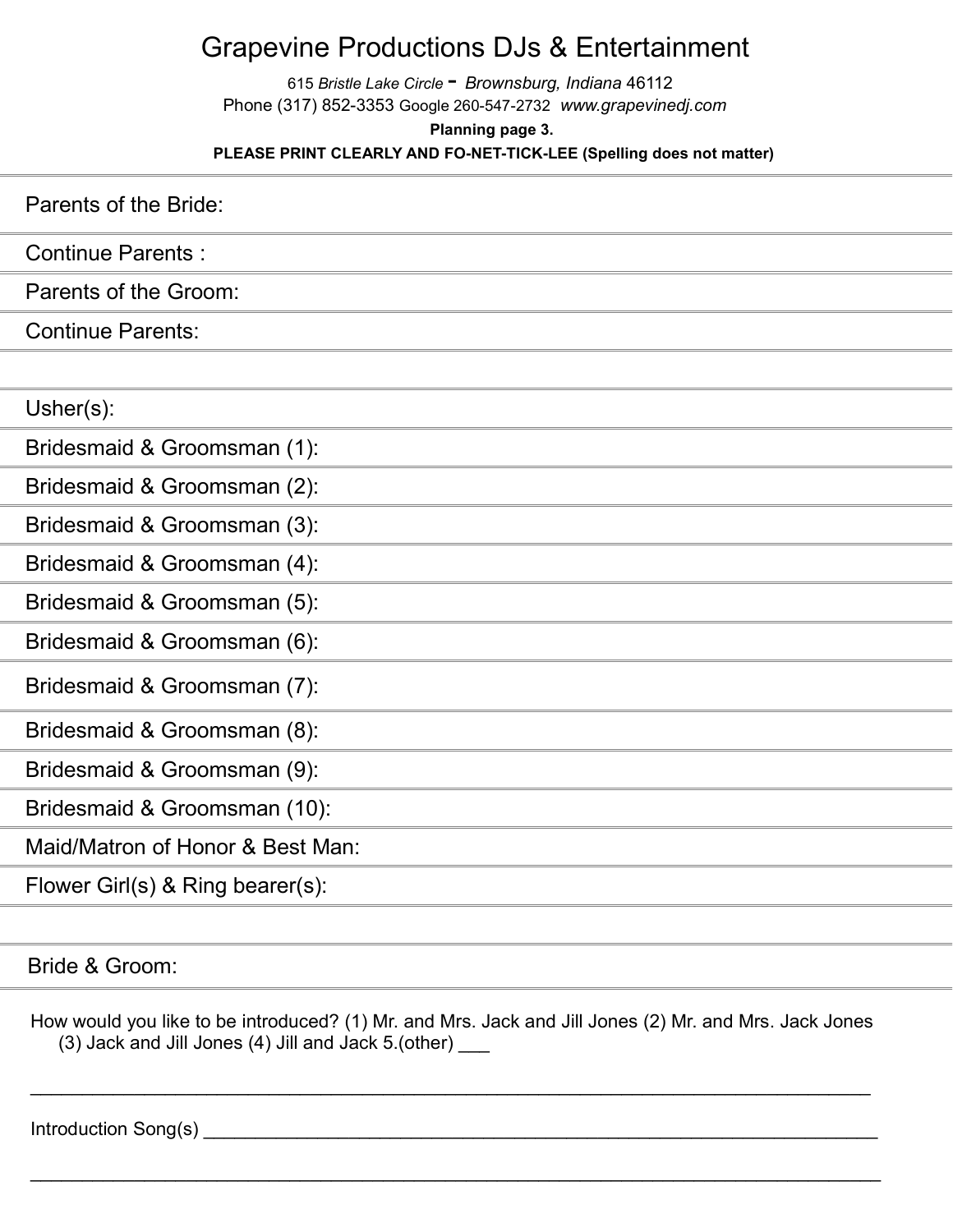

Wedding ceremony music planner for

# Brie Arnold and Mitchell Vieth

| Wedding Date: June 22 <sup>nd</sup> 2018                                                                                                                      |  |  |  |
|---------------------------------------------------------------------------------------------------------------------------------------------------------------|--|--|--|
| Guests Arrival Time: _________________________Ceremony Start Time: _________________________________                                                          |  |  |  |
|                                                                                                                                                               |  |  |  |
|                                                                                                                                                               |  |  |  |
|                                                                                                                                                               |  |  |  |
|                                                                                                                                                               |  |  |  |
|                                                                                                                                                               |  |  |  |
|                                                                                                                                                               |  |  |  |
|                                                                                                                                                               |  |  |  |
|                                                                                                                                                               |  |  |  |
|                                                                                                                                                               |  |  |  |
| Unity Candle lighting/sand ceremony other ____________ music:____________________                                                                             |  |  |  |
| Will there be a reading and will a microphone and stand be needed? Yes No<br>,我们也不会有什么。""我们的人,我们也不会有什么?""我们的人,我们也不会有什么?""我们的人,我们也不会有什么?""我们的人,我们也不会有什么?""我们的人 |  |  |  |
| Will you be reading personally written vows to each other? Yes No                                                                                             |  |  |  |
| Music for Bride/Groom to exit after Ceremony (Recessional): ____________________                                                                              |  |  |  |
|                                                                                                                                                               |  |  |  |
|                                                                                                                                                               |  |  |  |

Notes: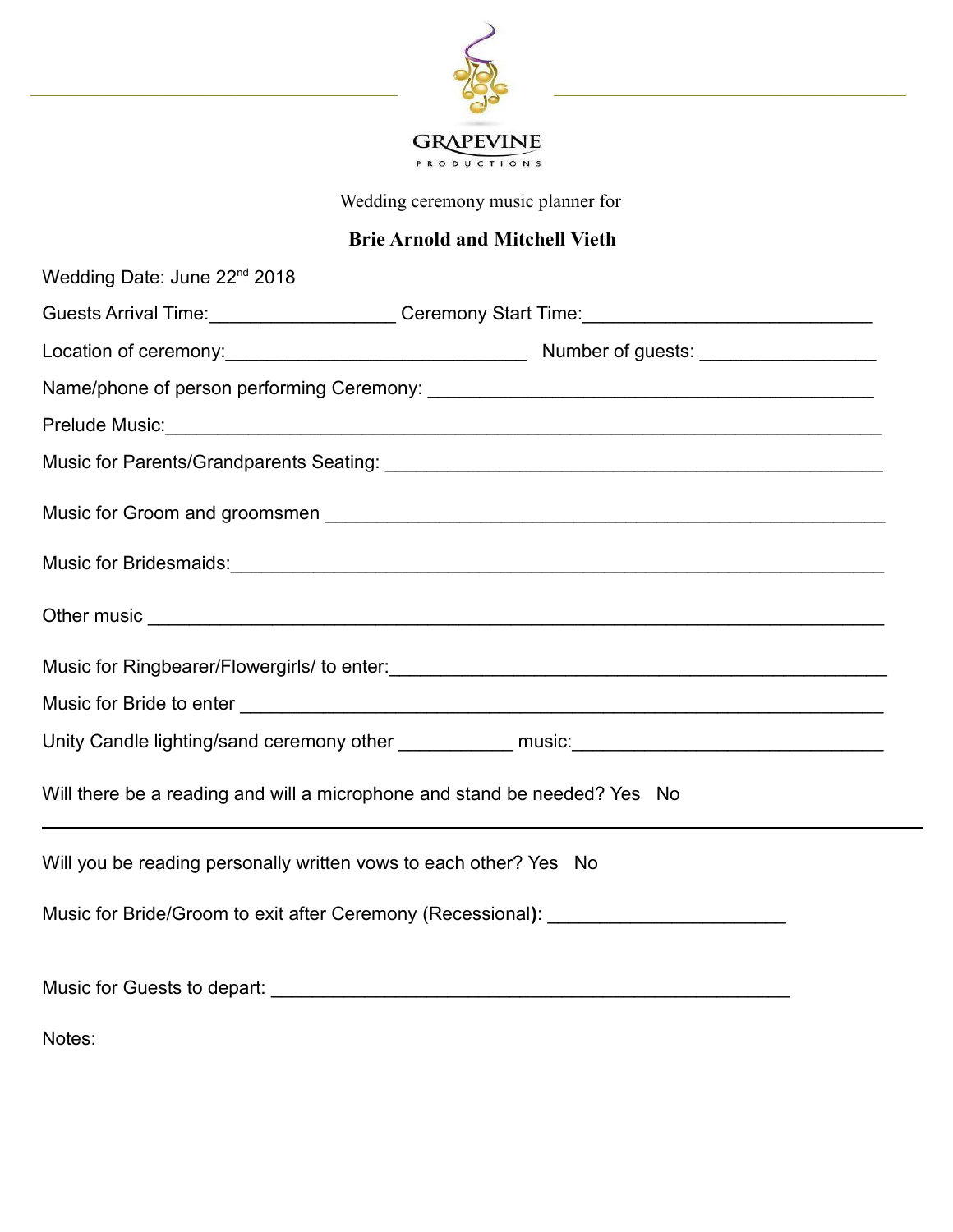# Grapevine's Top 200 Most Requested Songs

| $\mathbf{1}$ | Mark Ronson feat. Bruno Mars       | <b>Uptown Funk</b>                            |
|--------------|------------------------------------|-----------------------------------------------|
| 2            | Journey                            | Don't Stop Believin'                          |
| 3            | <b>Whitney Houston</b>             | I Wanna Dance With Somebody (Who Loves<br>Me) |
| 4            | Walk The Moon                      | Shut Up And Dance                             |
| 5            | Taylor Swift                       | Shake It Off                                  |
| 6            | Pharrell Williams                  | Happy                                         |
| 7            | Neil Diamond                       | <b>Sweet Caroline</b>                         |
| 8            | Cupid                              | Cupid Shuffle                                 |
| 9            | Ed Sheeran                         | Thinking Out Loud                             |
| 10           | <b>Black Eyed Peas</b>             | I Gotta Feeling                               |
| 11           | Bon Jovi                           | Livin' On A Prayer                            |
| 12           | <b>Bruno Mars</b>                  | Marry You                                     |
| 13           | V.I.C.                             | Wobble                                        |
| 14           | Usher                              | Yeah!                                         |
| 15           | Van Morrison                       | Brown Eyed Girl                               |
| 16           | Rihanna feat. Calvin Harris        | We Found Love                                 |
| 17           | DJ Casper                          | Cha Cha Slide                                 |
| 18           | Maroon 5                           | Sugar                                         |
| 19           | $B-52's$                           | Love Shack                                    |
| 20           | <b>LMFAO</b>                       | Party Rock Anthem                             |
| 21           | John Legend                        | All Of Me                                     |
| 22           | <b>Beatles</b>                     | <b>Twist And Shout</b>                        |
| 23           | Kenny Loggins                      | Footloose                                     |
| 24           | Justin Timberlake                  | Can't Stop The Feeling!                       |
| 25           | OutKast                            | Hey Ya!                                       |
| 26           | AC/DC                              | You Shook Me All Night Long                   |
| 27           | Earth, Wind and Fire               | September                                     |
| 28           | Animal House                       | Shout                                         |
| 29           | Beyonce                            | Single Ladies (Put A Ring On It)              |
| 30           | Robin Thicke feat. Pharrell & T.I. | <b>Blurred Lines</b>                          |
| 31           | Michael Jackson                    | Billie Jean                                   |
| 32           | Garth Brooks                       | Friends In Low Places                         |
| 33           | <b>Elvis Presley</b>               | Can't Help Falling In Love                    |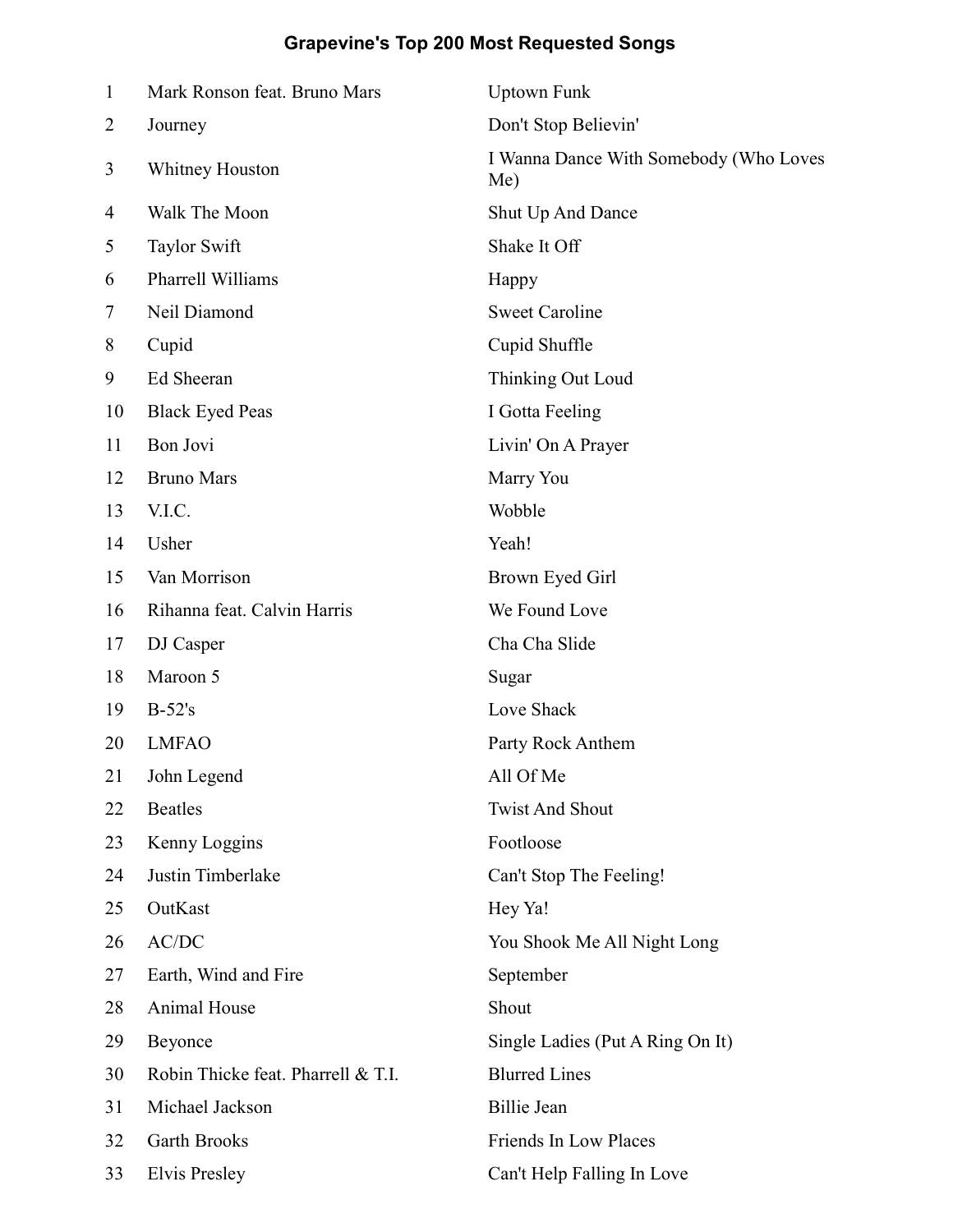| 34 | Frank Sinatra                         | The Way You Look     |
|----|---------------------------------------|----------------------|
| 35 | Beyonce feat. Jay-Z                   | Crazy In Love        |
| 36 | DJ Snake feat. Lil' Jon               | Turn Down For Wha    |
| 37 | Pitbull feat. Kesha                   | Timber               |
| 38 | Bryan Adams                           | Summer Of '69        |
| 39 | <b>Backstreet Boys</b>                | Everybody (Backstro  |
| 40 | Maroon 5                              | Moves Like Jagger    |
| 41 | Sir Mix-A-Lot                         | <b>Baby Got Back</b> |
| 42 | Flo Rida                              | Low                  |
| 43 | <b>ABBA</b>                           | Dancing Queen        |
| 44 | Montell Jordan                        | This Is How We Do    |
| 45 | Spice Girls                           | Wannabe              |
| 46 | Michael Jackson                       | Don't Stop Til You C |
| 47 | House Of Pain                         | Jump Around          |
| 48 | Temptations                           | My Girl              |
| 49 | Sister Sledge                         | We Are Family        |
| 50 | Killers                               | Mr. Brightside       |
| 51 | Old Crow Medicine Show                | Wagon Wheel          |
| 52 | Justin Timberlake                     | Sexyback             |
| 53 | Foundations                           | Build Me Up Butter   |
| 54 | Kool & The Gang                       | Celebration          |
| 55 | Daft Punk                             | Get Lucky            |
| 56 | Silento                               | Watch Me (Whip/Na    |
| 57 | Dexys Midnight Runners                | Come On Eileen       |
| 58 | Lynyrd Skynyrd                        | Sweet Home Alaban    |
| 59 | Pitbull feat. Ne-Yo, Afrojack & Nayer | Give Me Everything   |
| 60 | OMI                                   | Cheerleader          |
| 61 | Def Leppard                           | Pour Some Sugar Or   |
| 62 | Eric Clapton                          | Wonderful Tonight    |
| 63 | Don Omar feat. Lucenzo                | Danza Kuduro         |
| 64 | Cobra Starship                        | You Make Me Feel     |
| 65 | Meghan Trainor                        | All About That Bass  |
| 66 | Village People                        | Y.M.C.A.             |
| 67 | Miley Cyrus                           | Party In The U.S.A.  |
| 68 | Etta James                            | At Last              |
| 69 | <b>LMFAO</b>                          | Sexy And I Know It   |

The Way You Look Tonight Crazy In Love Turn Down For What. Summer Of '69 Everybody (Backstreet's Back) Moves Like Jagger Baby Got Back Dancing Queen This Is How We Do It Don't Stop Til You Get Enough Jump Around My Girl We Are Family Mr. Brightside Wagon Wheel Sexyback Build Me Up Buttercup Celebration Get Lucky Watch Me (Whip/Nae Nae) Come On Eileen Sweet Home Alabama Give Me Everything **Cheerleader** Pour Some Sugar On Me Wonderful Tonight Danza Kuduro You Make Me Feel All About That Bass Y.M.C.A. Party In The U.S.A.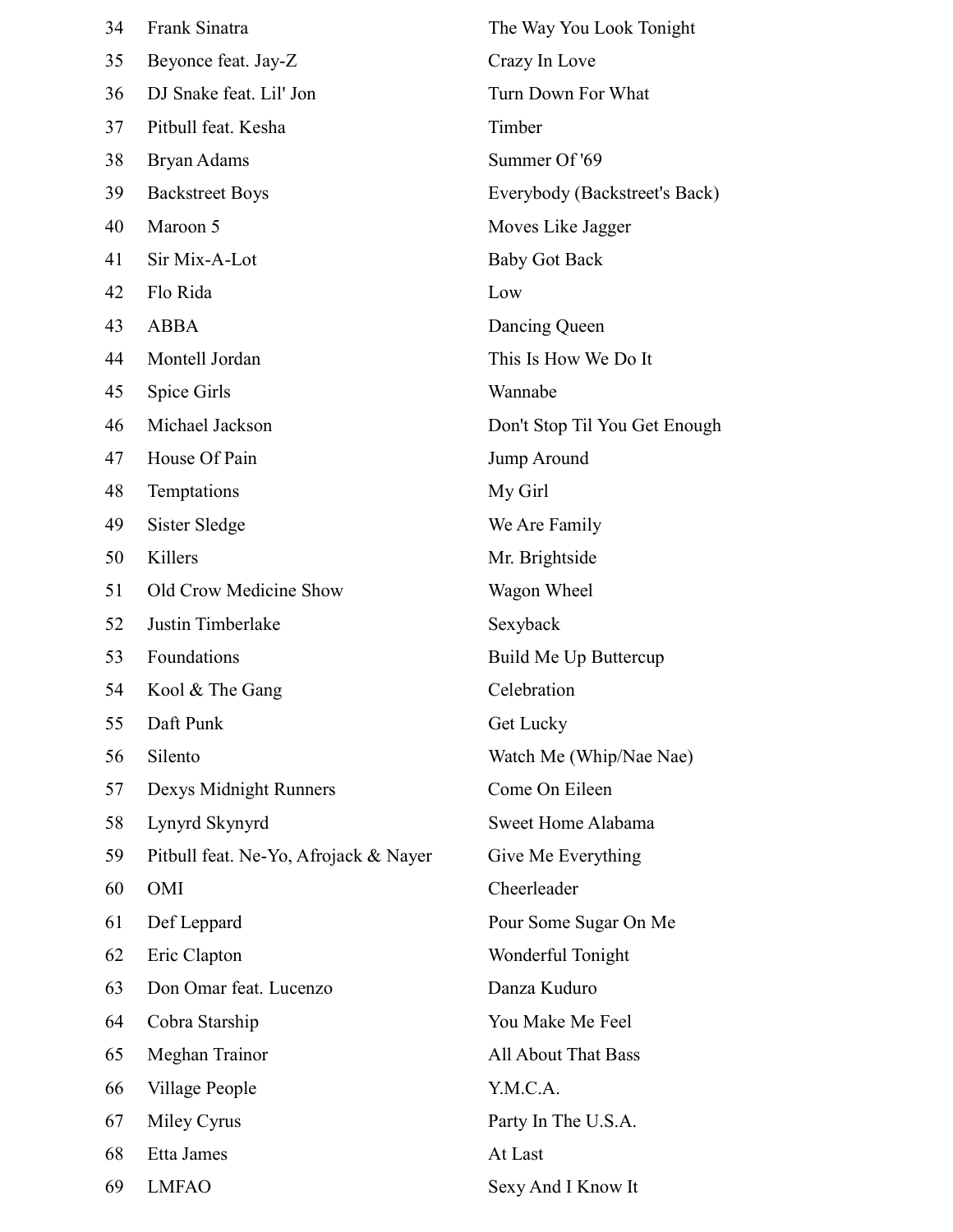| 70  | Cyndi Lauper                | Girls Just Want To Have Fu |
|-----|-----------------------------|----------------------------|
| 71  | Wild Cherry                 | Play That Funky Music      |
| 72  | Lil Jon & The Eastside Boyz | <b>Get Low</b>             |
| 73  | Chris Brown                 | Forever                    |
| 74  | Michael Jackson             | Thriller                   |
| 75  | Pink                        | Raise Your Glass           |
| 76  | Salt 'N Pepa                | Push It                    |
| 77  | Nelly                       | Hot In Herre               |
| 78  | Christina Perri             | A Thousand Years           |
| 79  | Carly Rae Jepsen            | Call Me Maybe              |
| 80  | Train                       | Marry Me                   |
| 81  | Rednex                      | Cotton Eye Joe             |
| 82  | <b>DNCE</b>                 | Cake By The Ocean          |
| 83  | Ben E. King                 | Stand By Me                |
| 84  | Justin Bieber               | Sorry                      |
| 85  | Lumineers                   | Ho Hey                     |
| 86  | The Weeknd                  | Can't Feel My Face         |
| 87  | Bob Seger                   | Old Time Rock N Roll       |
| 88  | Kings Of Leon               | Sex On Fire                |
| 89  | Drake                       | One Dance                  |
| 90  | Vanilla Ice                 | Ice Ice Baby               |
| 91  | Queen                       | <b>Bohemian Rhapsody</b>   |
| 92  | Los Del Rio                 | Macarena                   |
| 93  | <b>BLACK</b> street         | No Diggity                 |
| 94  | Sia                         | Cheap Thrills              |
| 95  | Psy                         | Gangam Style               |
| 96  | <b>Bruno Mars</b>           | Just The Way You Are       |
| 97  | Lady GaGa                   | <b>Just Dance</b>          |
| 98  | Louis Armstrong             | What A Wonderful World     |
| 99  | Flo Rida                    | My House                   |
| 100 | Zac Brown Band              | Chicken Fried              |
| 101 | Kanye West                  | Gold Digger                |
| 102 | M.C. Hammer                 | <b>U</b> Can't Touch This  |
| 103 | <b>Rick Astley</b>          | Never Gonna Give You Up    |
| 104 | Avicii                      | Wake Me Up!                |
| 105 | Pitbull                     | Fireball                   |

Have Fun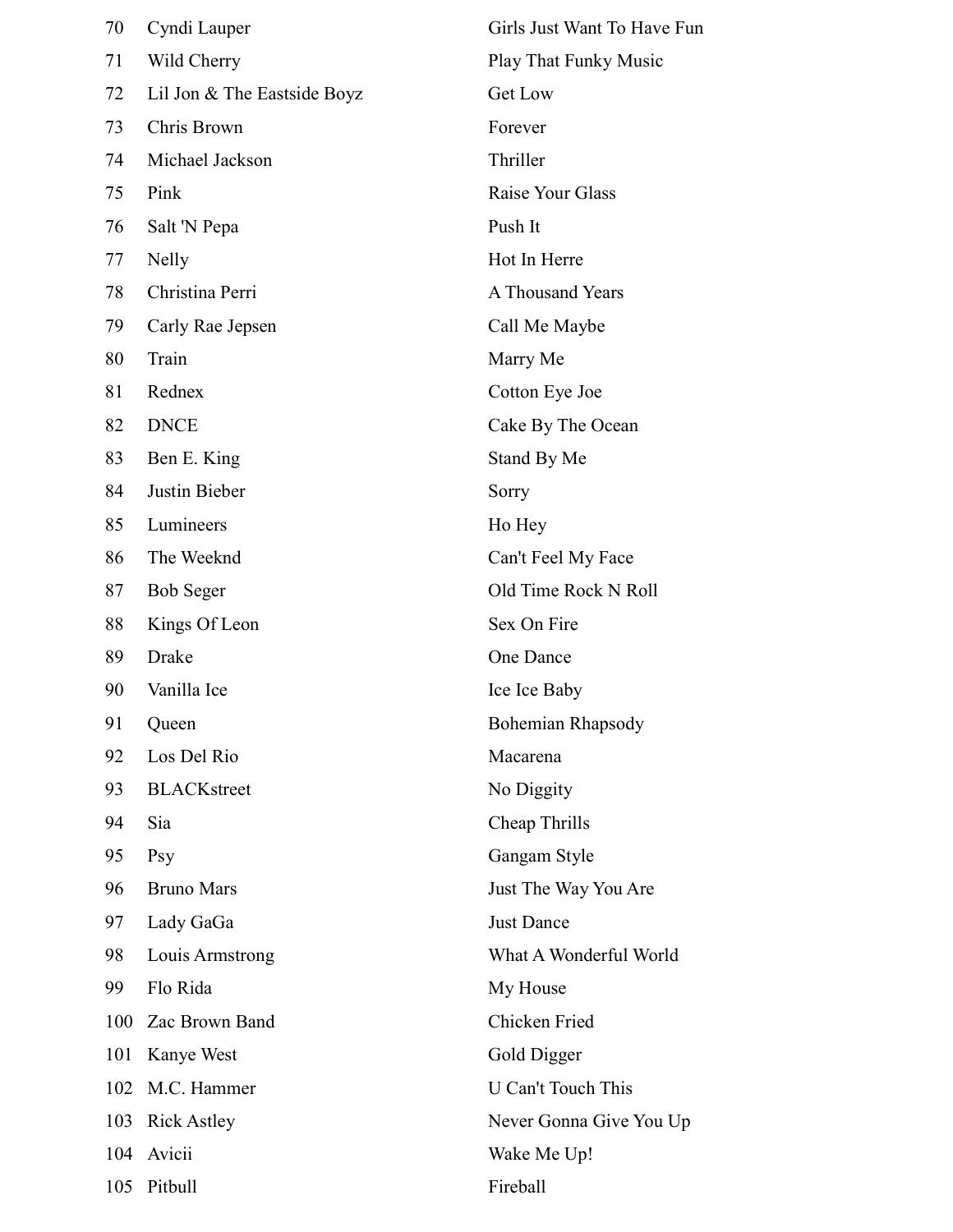| Guns N' Roses                            | Sweet Child O' Mine                   |
|------------------------------------------|---------------------------------------|
| LMFAO feat. Lil Jon                      | Shots                                 |
| Michael Buble                            | Everything                            |
| Rick Springfield                         | Jessie's Girl                         |
| <b>Katy Perry</b>                        | Firework                              |
| Luke Bryan                               | Country Girl (Shake It For Me)        |
| John Travolta & Olivia Newton-John       | Grease Megamix                        |
| R. Kelly                                 | Ignition (Remix)                      |
| Calvin Harris feat. Rihanna              | This Is What You Came For             |
| Bill Medley & Jennifer Warnes            | (I've Had) The Time Of My Life        |
| Jason Mraz                               | I'm Yours                             |
| <b>Bee Gees</b>                          | Stayin' Alive                         |
| Fetty Wap                                | Trap Queen                            |
| Prince                                   | <b>Kiss</b>                           |
| Iggy Azalea                              | Work                                  |
| Aerosmith                                | I Don't Want To Miss A Thing          |
| <b>Thomas Rhett</b>                      | Die A Happy Man                       |
| Proclaimers                              | I'm Gonna Be (500 Miles)              |
| Justin Timberlake                        | Rock Your Body                        |
| Major Lazer and DJ Snake and MO          | Lean On                               |
| Stevie Wonder                            | Superstition                          |
| Oasis                                    | Wonderwall                            |
| Calvin Harris                            | Feel So Close                         |
| Righteous Brothers                       | <b>Unchained Melody</b>               |
| Queen                                    | Crazy Little Thing Called Love        |
| <b>Stevie Wonder</b>                     | Signed, Sealed, Delivered (I'm Yours) |
| Frank Sinatra                            | Fly Me To The Moon                    |
| Shakira                                  | Hips Don't Lie                        |
| James Taylor                             | How Sweet It Is (To Be Loved By You)  |
| Queen                                    | Don't Stop Me Now                     |
| <b>Billy Joel</b>                        | Piano Man                             |
| Jason Derulo                             | Want To Want Me                       |
| <b>Eddie Money</b>                       | Take Me Home Tonight                  |
| Jessie J, Ariana Grande, and Nicki Minaj | <b>Bang Bang</b>                      |
| Franki Valli                             | Can't Take My Eyes Off You            |
| Jack Johnson                             | <b>Better Together</b>                |
|                                          |                                       |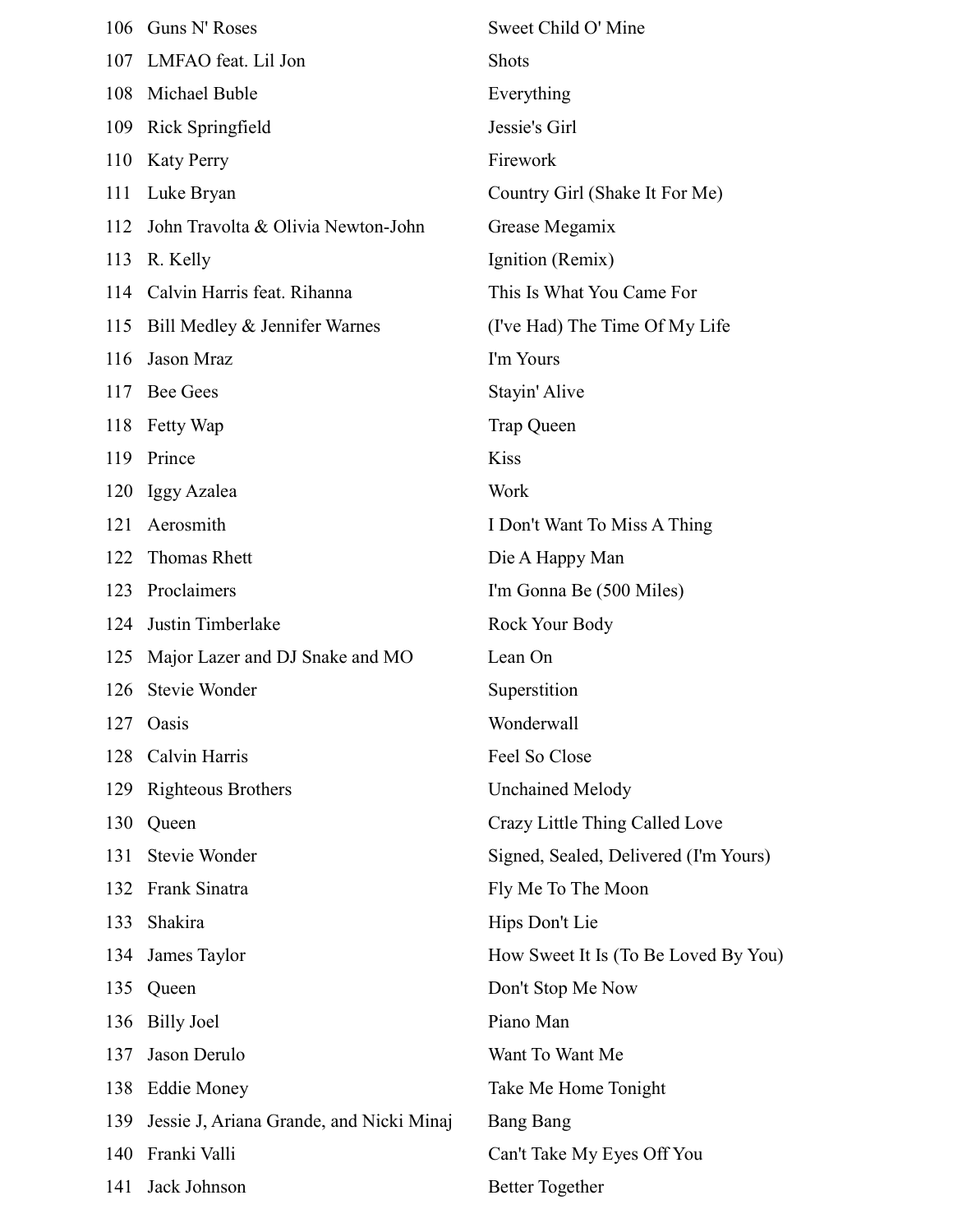|     | 142 Al Green                                  | Let's Stay Together              |
|-----|-----------------------------------------------|----------------------------------|
| 143 | Commodores                                    | <b>Brick House</b>               |
| 144 | Florida Georgia Line                          | Cruise                           |
| 145 | Mark Ronson feat. Amy Winehouse               | Valerie                          |
| 146 | Usher                                         | Di Got Us Fallin' In Love        |
| 147 | Michael Jackson                               | Beat It                          |
| 148 | <b>Bruno Mars</b>                             | Treasure                         |
| 149 | Chubby Checker                                | The Twist                        |
| 150 | Taio Cruz                                     | Dynamite                         |
| 151 | David Guetta feat. Sia                        | Titanium                         |
| 152 | Ray LaMontagne                                | You Are The Best Thing           |
| 153 | Jackson 5                                     | <b>ABC</b>                       |
| 154 | Rihanna                                       | Don't Stop The Music             |
| 155 | Aretha Franklin                               | Respect                          |
| 156 | Clean Bandit                                  | <b>Rather Be</b>                 |
| 157 | Marcia Griffiths                              | Electric Boogie (Electric Slide) |
| 158 | Lonestar                                      | Amazed                           |
| 159 | Pitbull and Ne-Yo                             | Time Of Our Lives                |
| 160 | Justin Bieber                                 | What Do You Mean?                |
| 161 | One Direction                                 | What Makes You Beautiful         |
| 162 | Supremes                                      | You Can't Hurry Love             |
| 163 | Nat King Cole                                 | $L-O-V-E$                        |
|     | 164 K-Ci & JoJo                               | All My Life                      |
| 165 | Big & Rich                                    | Save A Horse (Ride A Cowboy)     |
| 166 | A-Ha                                          | Take On Me                       |
| 167 | Toploader                                     | Dancing In The Moonlight         |
| 168 | Fifth Harmony                                 | Work From Home                   |
| 169 | Avicii                                        | Levels                           |
| 170 | Macklemore & Ryan Lewis feat. Wanz            | Thrift Shop                      |
| 171 | Ellie Goulding                                | Love Me Like You Do              |
| 172 | Frank Sinatra                                 | New York, New York               |
| 173 | <b>Bell Biv DeVoe</b>                         | Poison                           |
| 174 | Snap!                                         | Rhythm Is A Dancer               |
| 175 | 50 Cent                                       | In Da Club                       |
| 176 | Creedence Clearwater Revival / Tina<br>Turner | Proud Mary                       |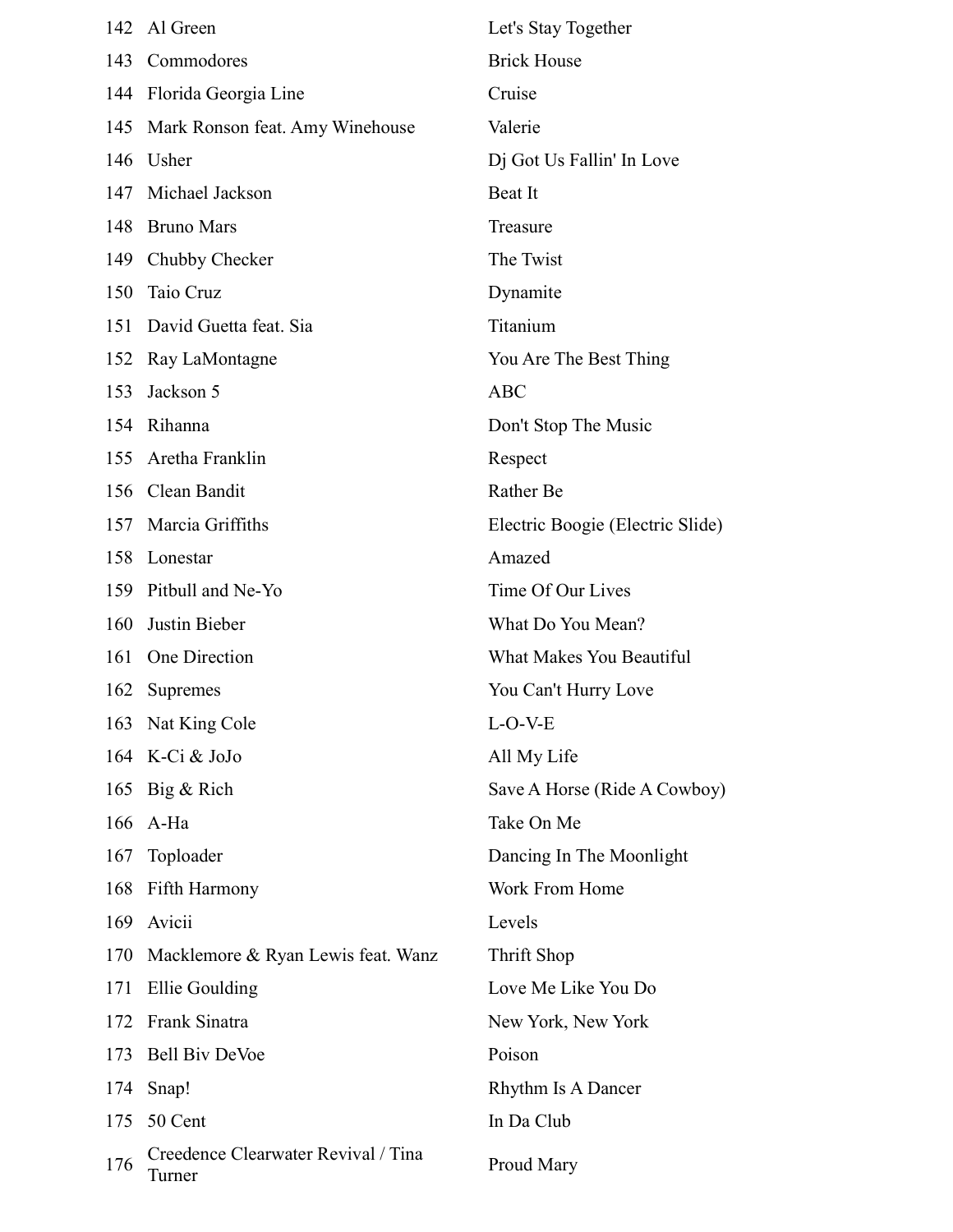| 177 | Michael Buble                 | Save The Last Dance For Me |
|-----|-------------------------------|----------------------------|
| 178 | Nicki Minaj                   | <b>Starships</b>           |
| 179 | Haddaway                      | What Is Love               |
| 180 | Young M.C.                    | <b>Bust A Move</b>         |
| 181 | <b>Blake Shelton</b>          | God Gave Me You            |
| 182 | Cali Swag District            | Teach Me How To Dougie     |
| 183 | <b>Drake</b>                  | Hotline Bling              |
| 184 | Flo Rida                      | Club Can't Handle Me       |
| 185 | Daft Punk                     | One More Time              |
| 186 | Flo Rida                      | G.D.F.R.                   |
| 187 | <b>American Authors</b>       | Best Day Of My Life        |
| 188 | Blake Shelton / Michael Buble | Home                       |
| 189 | Gloria Gaynor                 | I Will Survive             |
| 190 | <b>Beatles</b>                | Don't Let Me Down          |
| 191 | K.C and the Sunshine Band     | Get Down Tonight           |
| 192 | Madonna                       | Like A Prayer              |
| 193 | Elton John                    | Your Song                  |
| 194 | Lady GaGa                     | Poker Face                 |
| 195 | N'Sync                        | Bye Bye Bye                |
| 196 | Beyonce                       | Love On Top                |
| 197 | Robin S                       | Show Me Love               |
| 198 | Dion                          | <b>Runaround Sue</b>       |
| 199 | Daryl Hall & John Oates       | You Make My Dreams         |
| 200 | Mumford & Sons                | I Will Wait                |